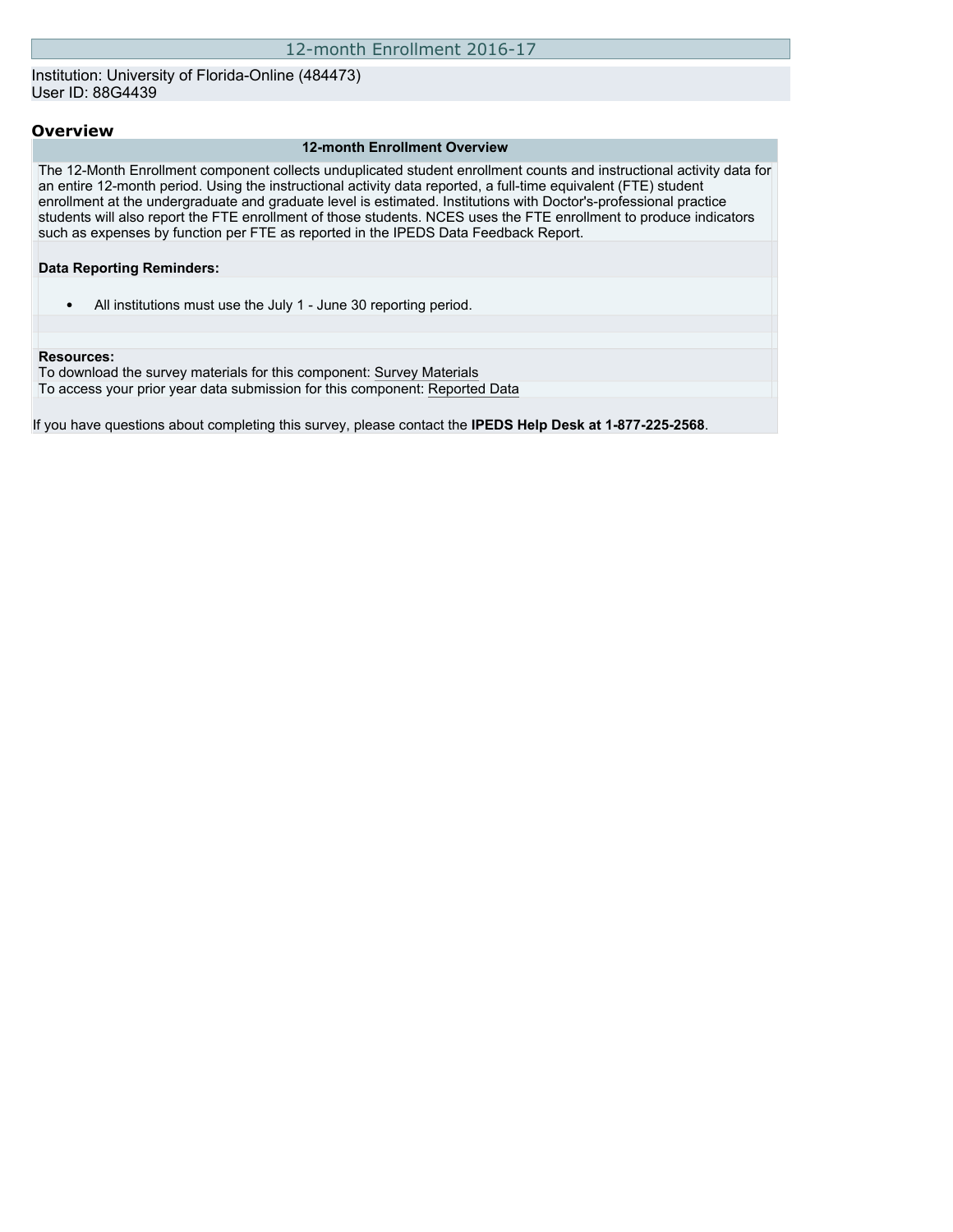## **Undergraduate Instructional Activity Type**

**Undergraduate instructional activity data in Part B may be reported in units of contact hours or credit hours.**

**Which instructional activity units will you use to report undergraduate instructional activity?**

**Please note that any graduate level instructional activity must be reported in credit hours.**

- **O** Contact hours
- **O** Credit hours
- O Both contact and credit hours (some undergraduate programs measured in contact hours and some measured in credit hours)

**You may use the space below to provide context for the data you've reported above.**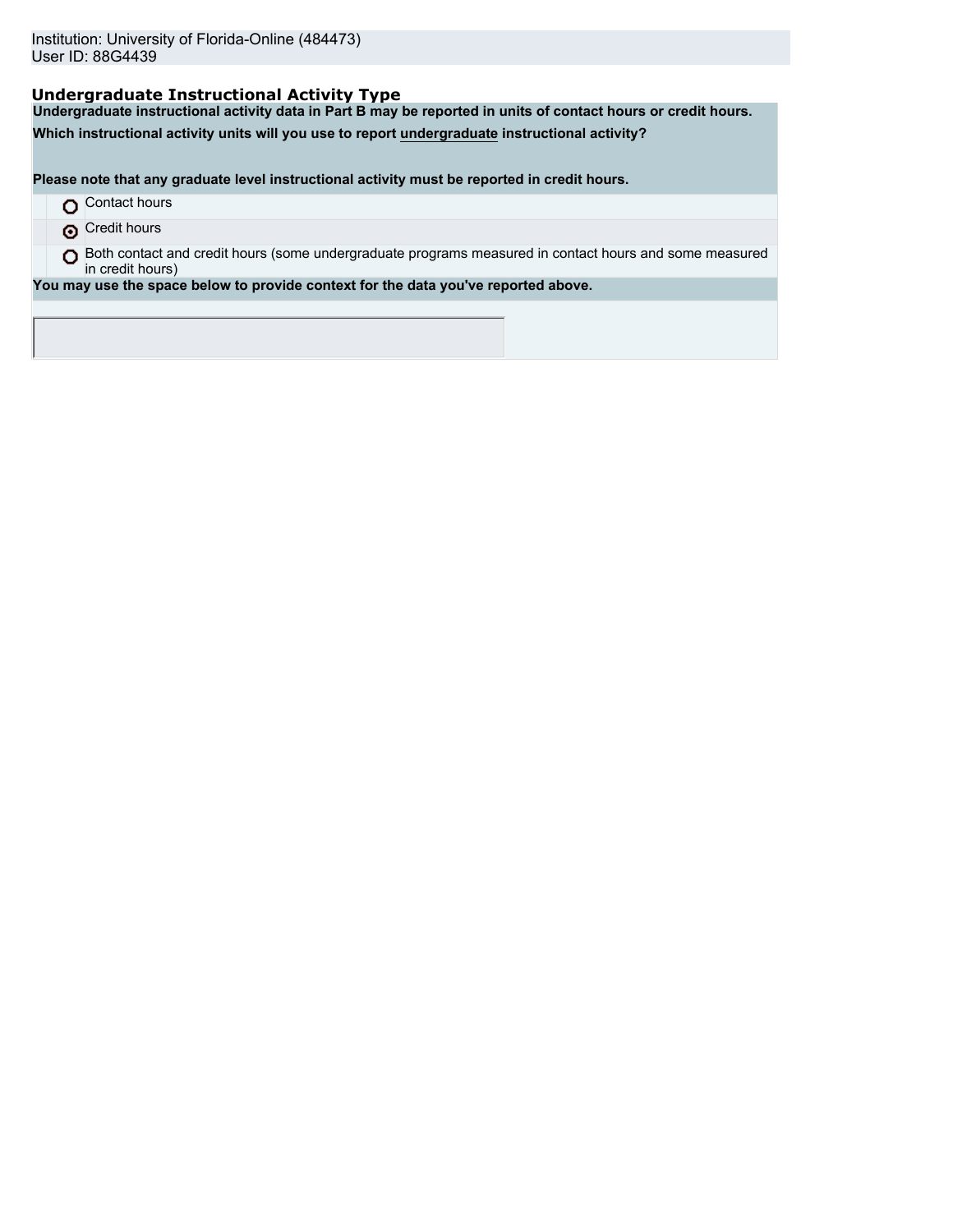### **Part A - Unduplicated Count**

### **12-month Unduplicated Count by Race/Ethnicity and Gender**

### **July 1, 2015 - June 30, 2016**

#### **Reporting Reminders:**

•**Report Hispanic/Latino individuals of any race as Hispanic/Latino**

•**Report race for non-Hispanic/Latino individuals only**

•**Even though Teacher Preparation certificate programs may require a bachelor's degree for admission, they are**

**considered subbaccalaureate undergraduate programs, and students in these programs are undergraduate students.**

#### **Men**

| Students enrolled for credit              | Undergraduate students |
|-------------------------------------------|------------------------|
| Nonresident alien                         | 6                      |
| Hispanic/Latino                           | 144                    |
| American Indian or Alaska Native          | 9                      |
| Asian                                     | 31                     |
| <b>Black or African American</b>          | 66                     |
| Native Hawaiian or Other Pacific Islander | 3                      |
| White                                     | 634                    |
| Two or more races                         | 11                     |
| Race and ethnicity unknown                | 34                     |
| <b>Total men</b>                          | 938                    |
| Total men prior year                      | 591                    |
|                                           |                        |

| <b>Women</b>                              |                        |
|-------------------------------------------|------------------------|
| Students enrolled for credit              | Undergraduate students |
| Nonresident alien                         | 2                      |
| Hispanic/Latino                           | 194                    |
| American Indian or Alaska Native          | 15                     |
| Asian                                     | 50                     |
| <b>Black or African American</b>          | 98                     |
| Native Hawaiian or Other Pacific Islander | 5                      |
| White                                     | 817                    |
| Two or more races                         | 19                     |
| Race and ethnicity unknown                | 46                     |
| <b>Total women</b>                        | 1,246                  |
| Total women prior year                    | 641                    |
|                                           |                        |
| <b>Grand total (2015-16)</b>              | 2.184                  |

|                                                                                   | ্জ ∠.।০ <del>৭</del> |
|-----------------------------------------------------------------------------------|----------------------|
| Prior year data:                                                                  |                      |
| Unduplicated headcount (2014-15)                                                  | 1.232                |
| Total enrollment Fall 2015                                                        | 1.641                |
| NOTE: Grand total (2015-16) calculated above is expected to be greater than Total |                      |
| enrollment Fall 2015.                                                             |                      |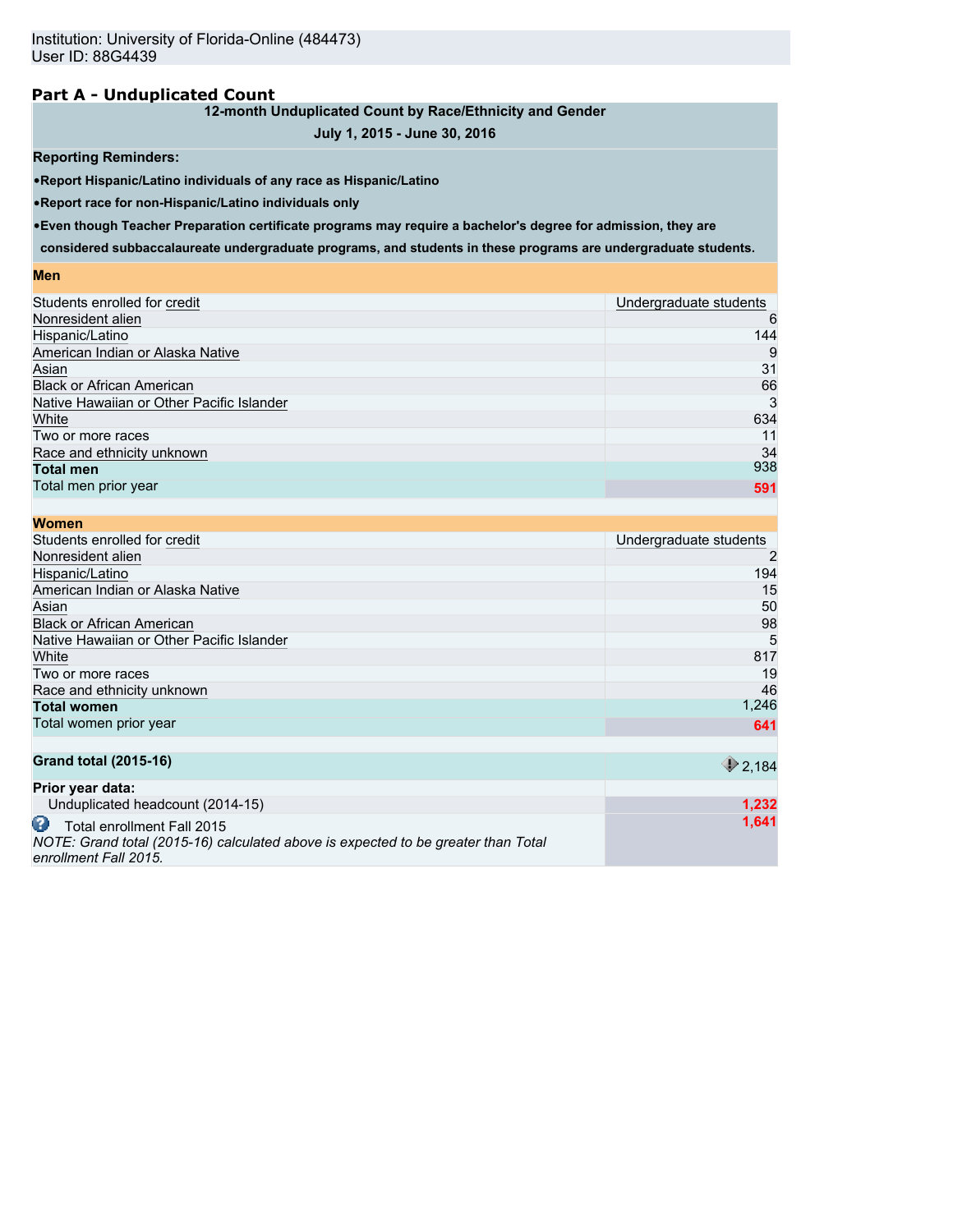### **Part B - Instructional Activity**

**12-month Instructional Activity July 1, 2015 - June 30, 2016**

**Instructional Activity Reporting Reminder:**

•**Instructional activity is used to calculate an IPEDS FTE based on the institution's reported calendar system.**

**FTE Reporting Reminder:**

•**Institutions need not report their own calculations of undergraduate FTE unless IPEDS FTE calculations would be**

**misleading for comparison purposes among all IPEDS reporting institutions.**

|                               | 2015-16 total activity | Prior year data |
|-------------------------------|------------------------|-----------------|
| <b>Instructional Activity</b> |                        |                 |
| Undergraduate level:          |                        |                 |
| Credit hour activity          | 38.273                 | 20.984          |
|                               |                        |                 |

Calendar system (as reported on the prior year IC Header survey component): **Semester Semester** 

If the IPEDS calculated FTE estimates below are not reasonable, **AND** you have reported the correct instructional activity hours above, enter your best FTE estimate in the "Institution reported FTE" column below and save the page. This option should be used **ONLY** if the calculated estimate is not reasonable for your institution and IPEDS comparisons.

Please provide your best estimate of undergraduate FTE for the 12-month reporting period **only if the calculated FTE estimate below is not reasonable for IPEDS comparison purposes**:

|                           | Calculated FTE | Institution reported | Prior year FTE |
|---------------------------|----------------|----------------------|----------------|
|                           | 2015-16        | FTE 2015-16          | 2014-15        |
| Undergraduate student FTE | 1.276          | 1.276                | 699            |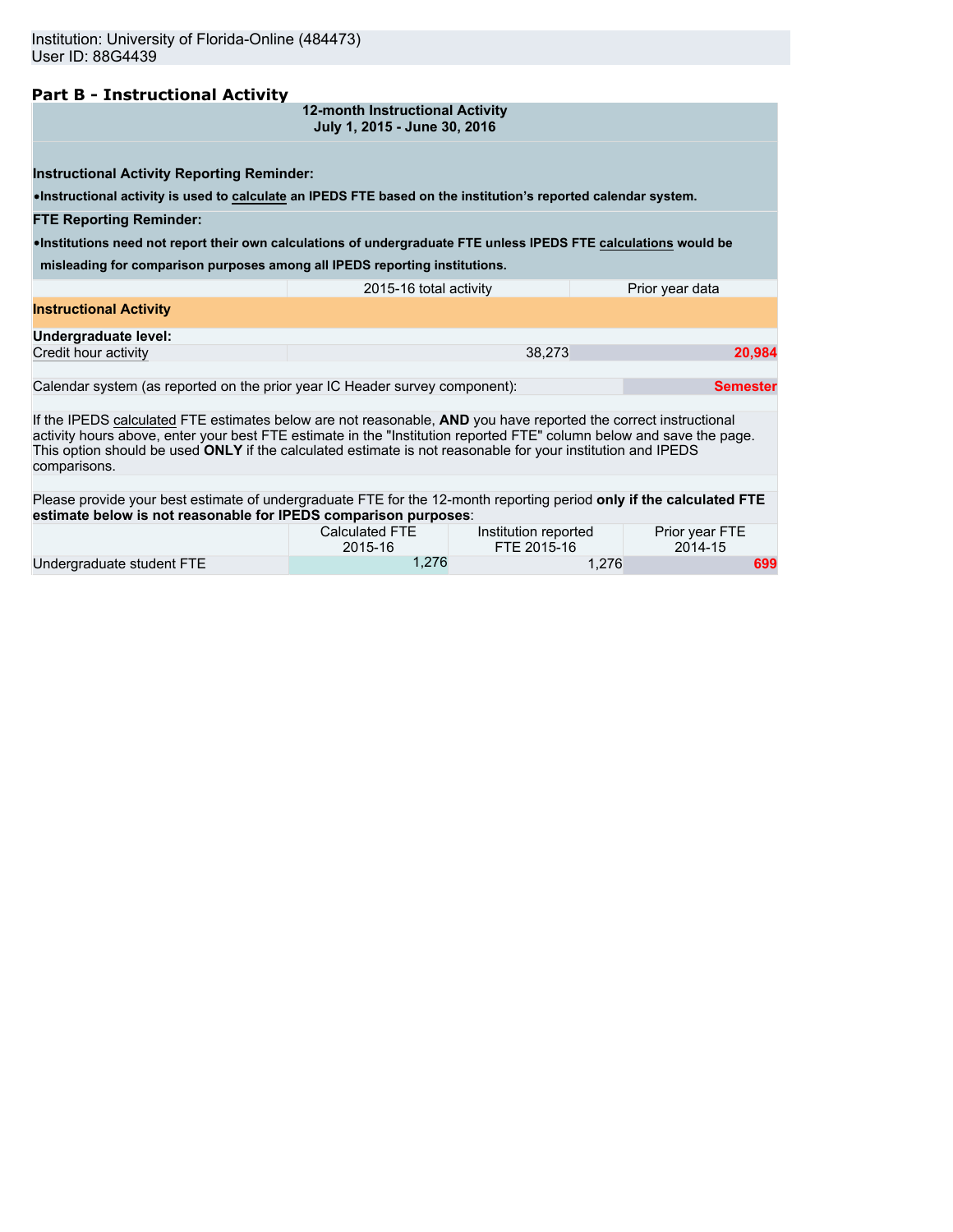# **Prepared by**

| This survey component was prepared by:                    |  |                          |  |                  |
|-----------------------------------------------------------|--|--------------------------|--|------------------|
| <b>O</b> Keyholder                                        |  | SFA Contact              |  | HR Contact       |
| Finance Contact                                           |  | Academic Library Contact |  | Other            |
| Name: Marie Zeglen                                        |  |                          |  |                  |
| Email: zeglenm@ufl.edu                                    |  |                          |  |                  |
|                                                           |  |                          |  |                  |
| How long did it take to prepare this<br>survey component? |  | 2hours                   |  | <b>0</b> minutes |
|                                                           |  |                          |  |                  |

The name of the preparer is being collected so that we can follow up with the appropriate person in the event that there are questions concerning the data. The Keyholder will be copied on all email correspondence to other preparers. The time it took to prepare this component is being collected so that we can continue to improve our estimate of the reporting burden associated with IPEDS. Please include in your estimate the time it took for you to review instructions, query and search data sources, complete and review the component, and submit the data through the Data Collection System.

Thank you for your assistance.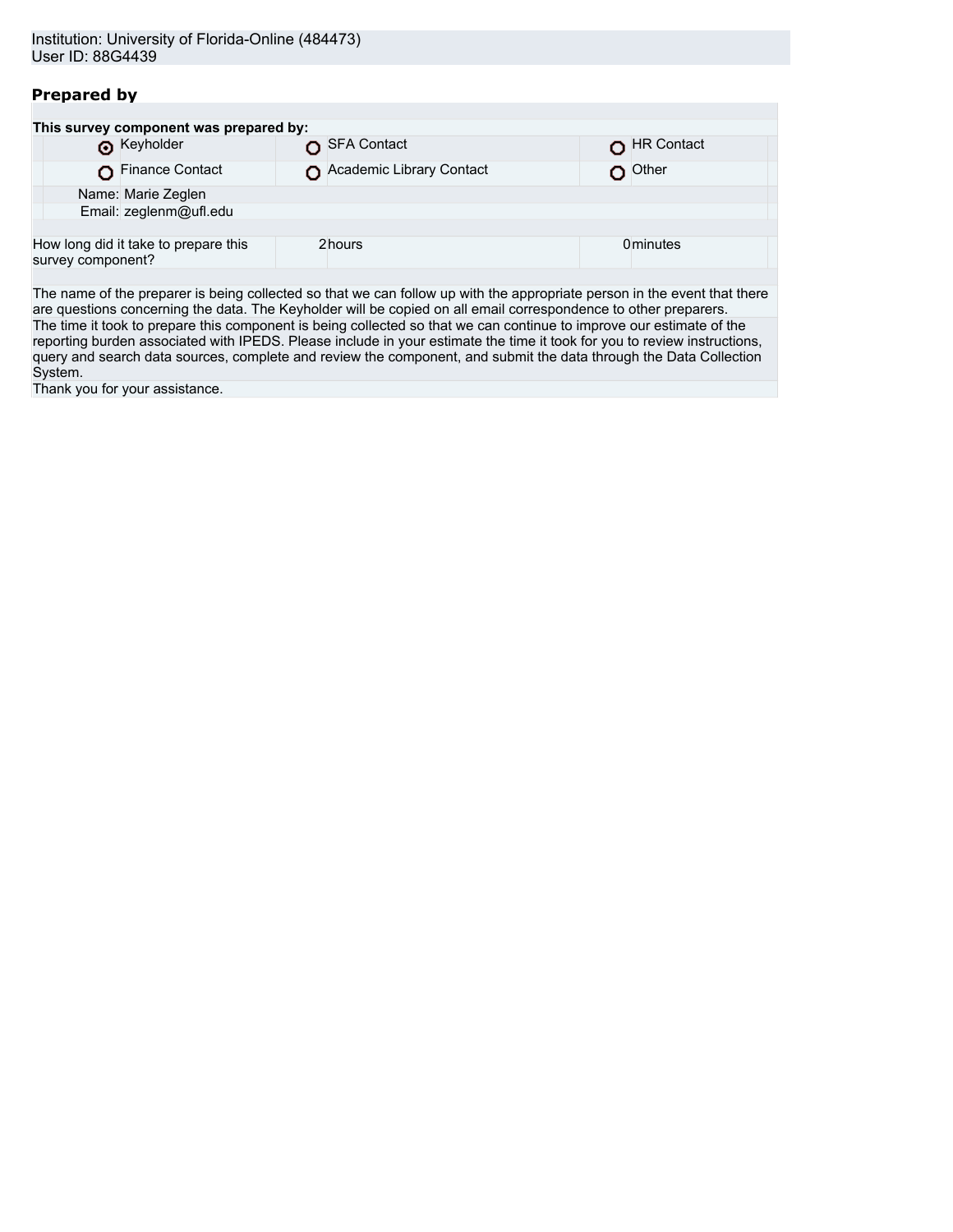#### **Summary screen**

### **12-Month Enrollment Component Summary**

IPEDS collects important information regarding your institution. All data reported in IPEDS survey components become available in the IPEDS Data Center and appear as aggregated data in various Department of Education reports. Additionally, some of the reported data appears specifically for your institution through the College Navigator website and is included in your institution's Data Feedback Report (DFR). The purpose of this summary is to provide you an opportunity to view some of the data that, when accepted through the IPEDS quality control process, will appear on the College Navigator website and/or your DFR. College Navigator is updated approximately three months after the data collection period closes and Data Feedback Reports will be available through the [Data Center](http://nces.ed.gov/ipeds/datacenter/) and sent to your institution's CEO in November 2016.

Please review your data for accuracy. If you have questions about the data displayed below after reviewing the data reported on the survey screens, please contact the IPEDS Help Desk at: 1-877-225-2568 or ipedshelp@rti.org.

|                                                              | 12-Month Unduplicated Headcount and Full-Time Equivalent Students |          |
|--------------------------------------------------------------|-------------------------------------------------------------------|----------|
| Total 12-month unduplicated headcount                        |                                                                   | 2,184    |
|                                                              | Undergraduate student unduplicated headcount                      | 2,184    |
|                                                              | Graduate student unduplicated headcount                           | $\Omega$ |
|                                                              |                                                                   |          |
| Total 12-month full-time equivalent (FTE) student enrollment |                                                                   | 1,276    |
|                                                              | Undergraduate student FTE                                         | 1,276    |